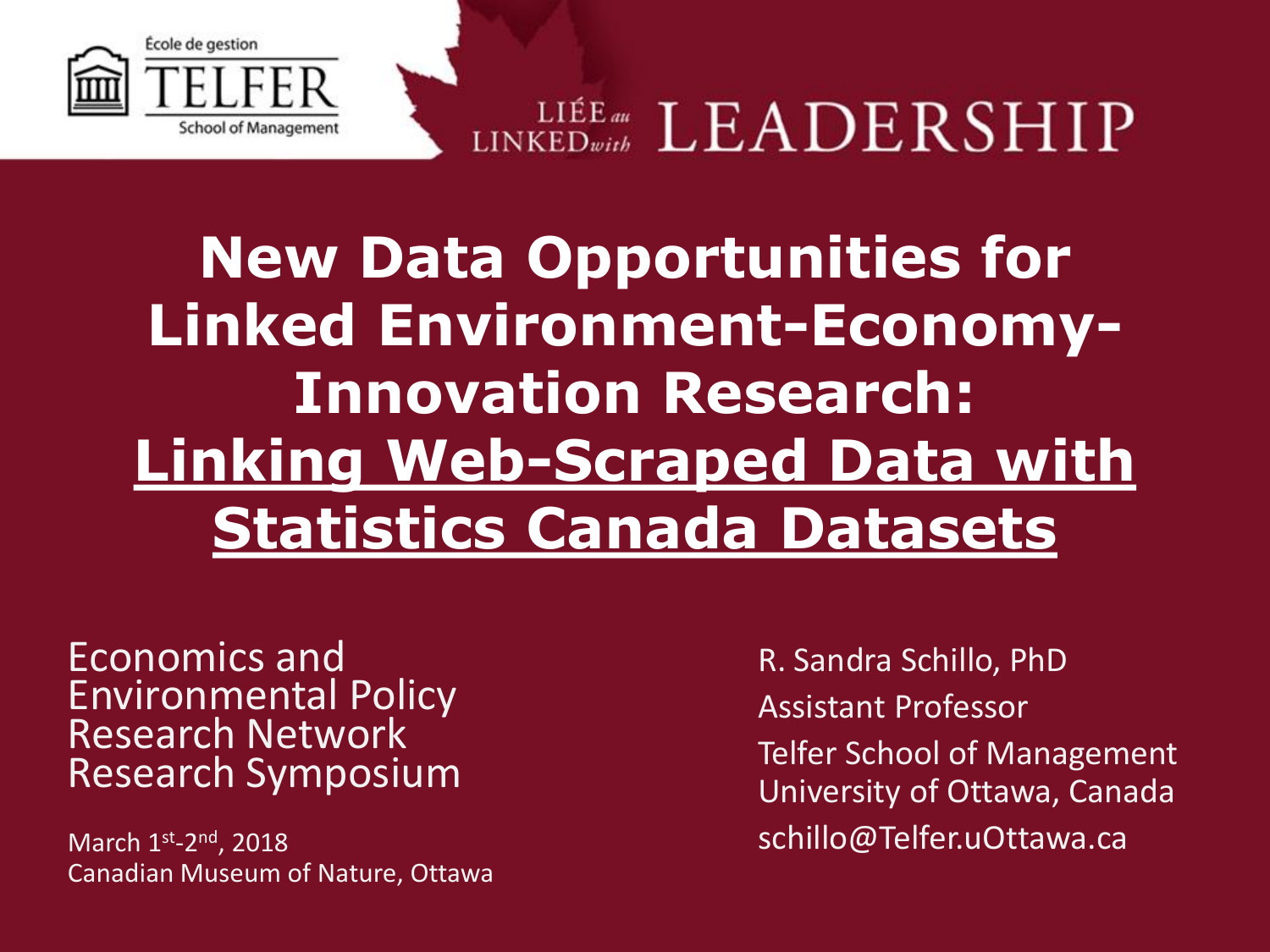

#### **Webscraping and Innovation Research**

- $\triangleright$ Initial projects to explore potential and limitations
	- VC firms and portfolio companies: Identify management team, roles and gender
	- **I** Identify innovation measures
	- **Identify other useful KPI** (key performance indicators) for small and medium-sized companies
- **Example 2 Service: Validation**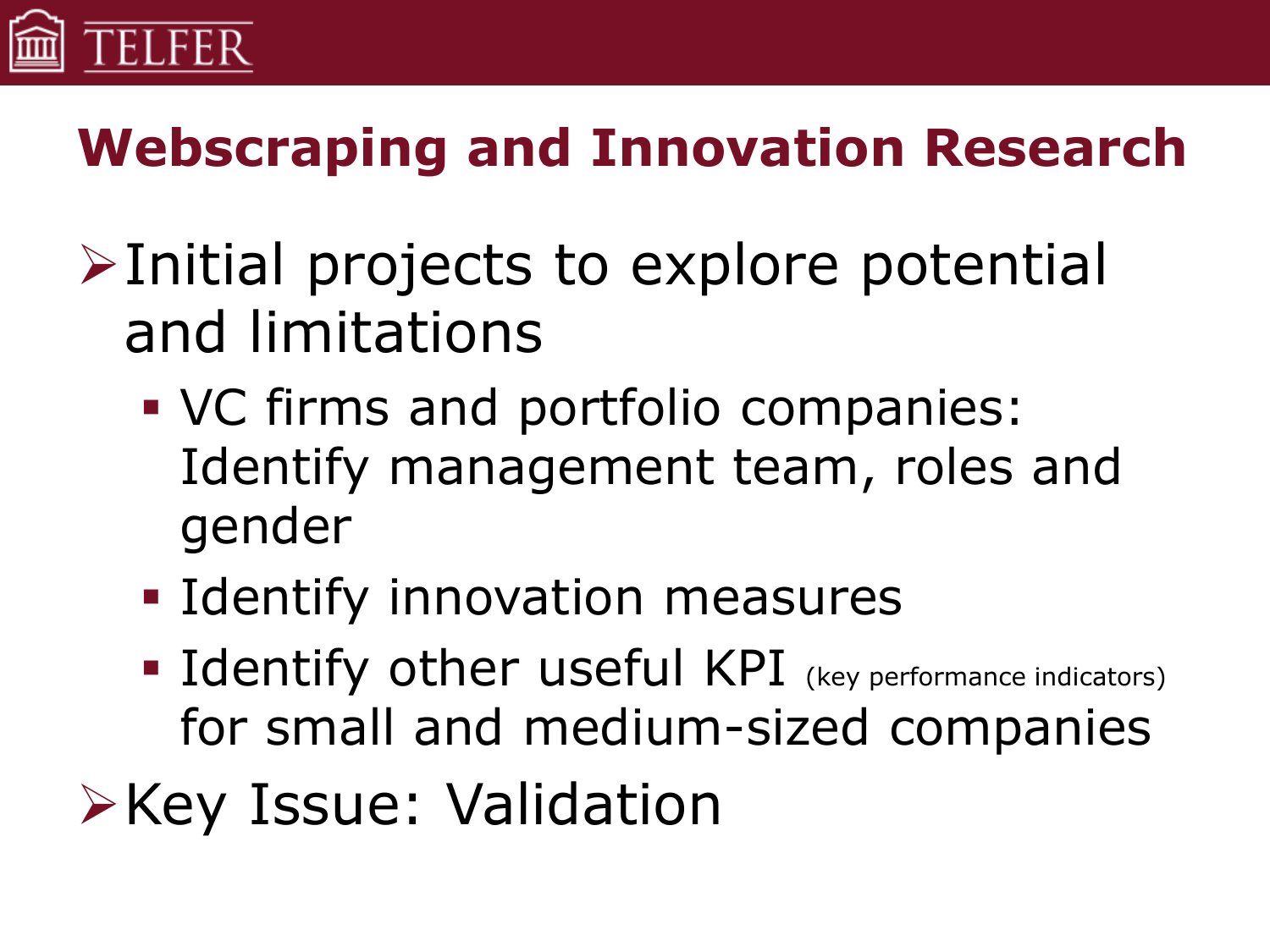

#### **Context**

- Statistics Canada Telfer MOU
- $\triangleright$  SC is showing strong interest in
	- **Having their data used**
	- Collaborations on indicator development
	- "Big Data"
- We have a few projects using SC data
	- **Currently in the journal review stages**
- $\triangleright$  SC is responsible for protecting confidentiality of company responses
	- **Cannot give out company names**
	- **This is why their data are high quality**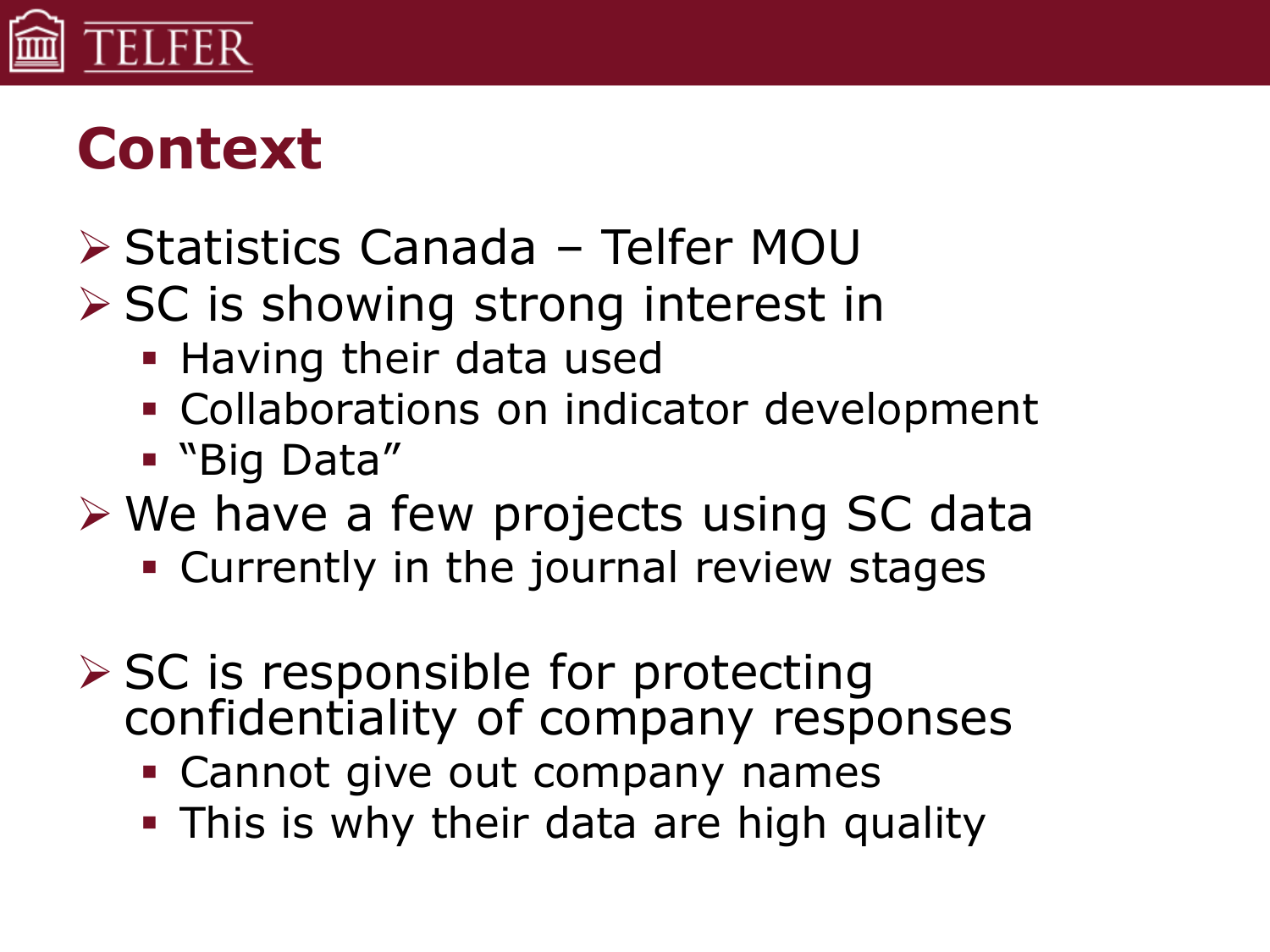

# **Issues in Innovation Measurement**

Usually survey-based

- Response rates:
	- **Typically low when conducted by individual** researchers
	- **Statistics Canada can require companies to answer**
- $\triangleright$  Survey tools:
	- OSLO Manual: Product/Service, Process, Organizational and Marketing Innovation; also: Innovation Strategy
	- **ISSUES regarding quality of answers: social** desirability bias, respondents may not know about all areas of operations
	- **Ideally: measures based on observation** (Acs & Audretsch 1988)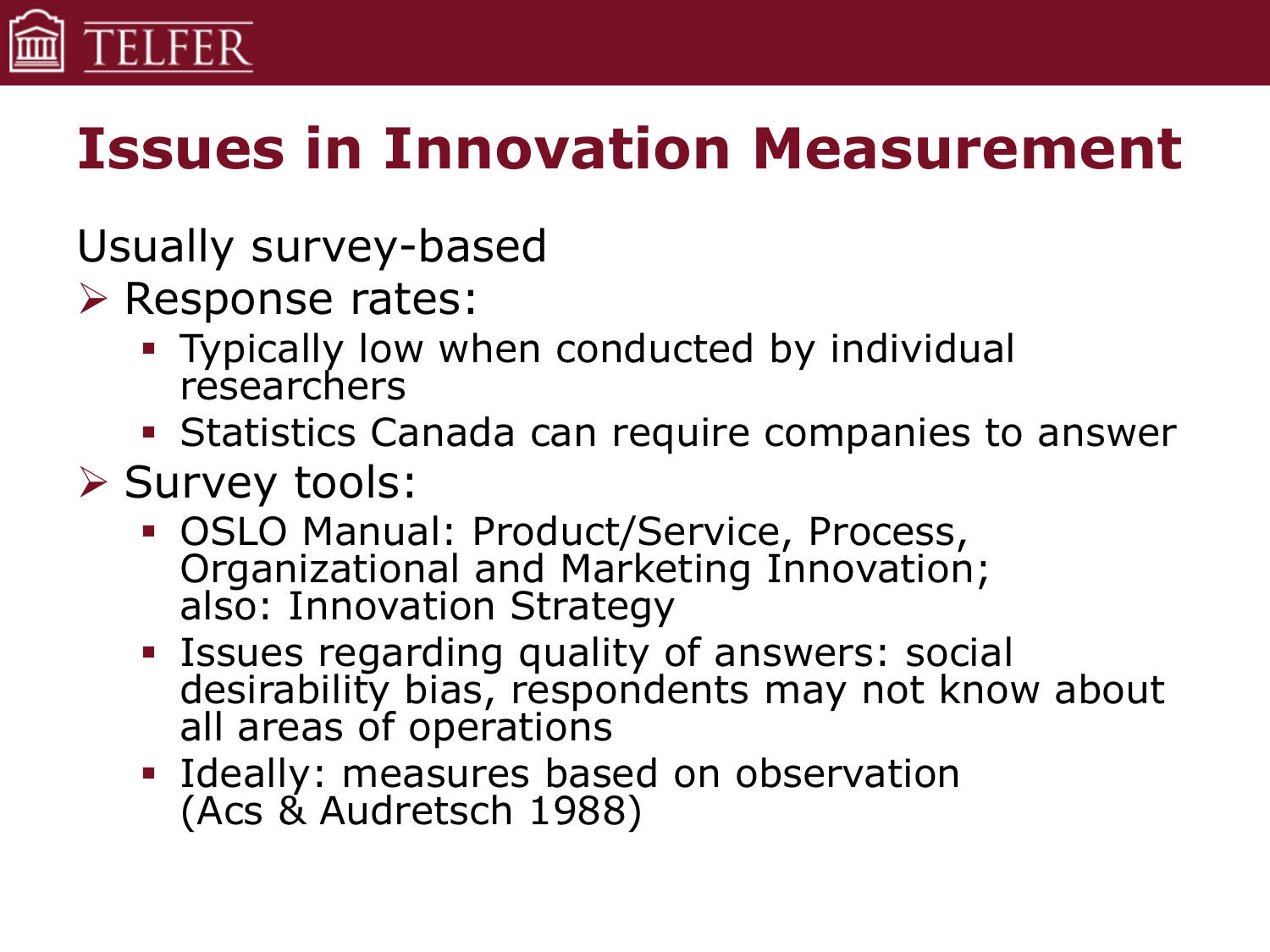

# **Types of Web Mining**

- Web Structure Mining
	- **Using links**
- Web Content Mining
	- Using text, images, audio, video
- **≻Web Usage Mining** 
	- Using data on frequency of views etc.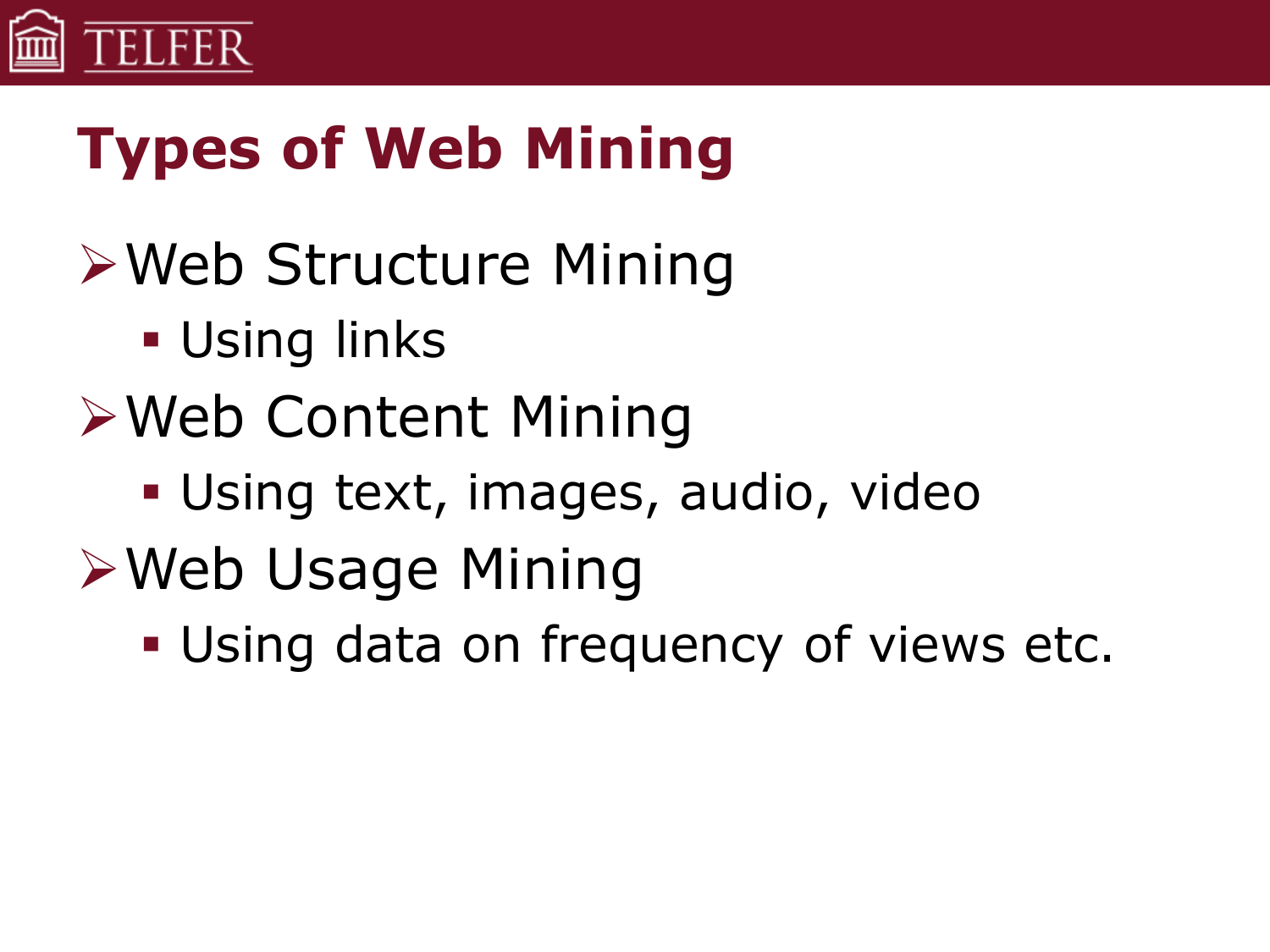

# **Web Content Mining**

- ≻ Not common yet: Images, Videos etc.
- $\triangleright$  Text mining
	- Based on html code
	- Based on Natural Language (NLP)
- **≻ Common NLP methods** 
	- **Filte Frequency analysis of keywords**
	- Use of dictionaries
	- Statistical analyses of text properties

 Methods are relatively easy to implement Obtaining reliable measures is not trivial

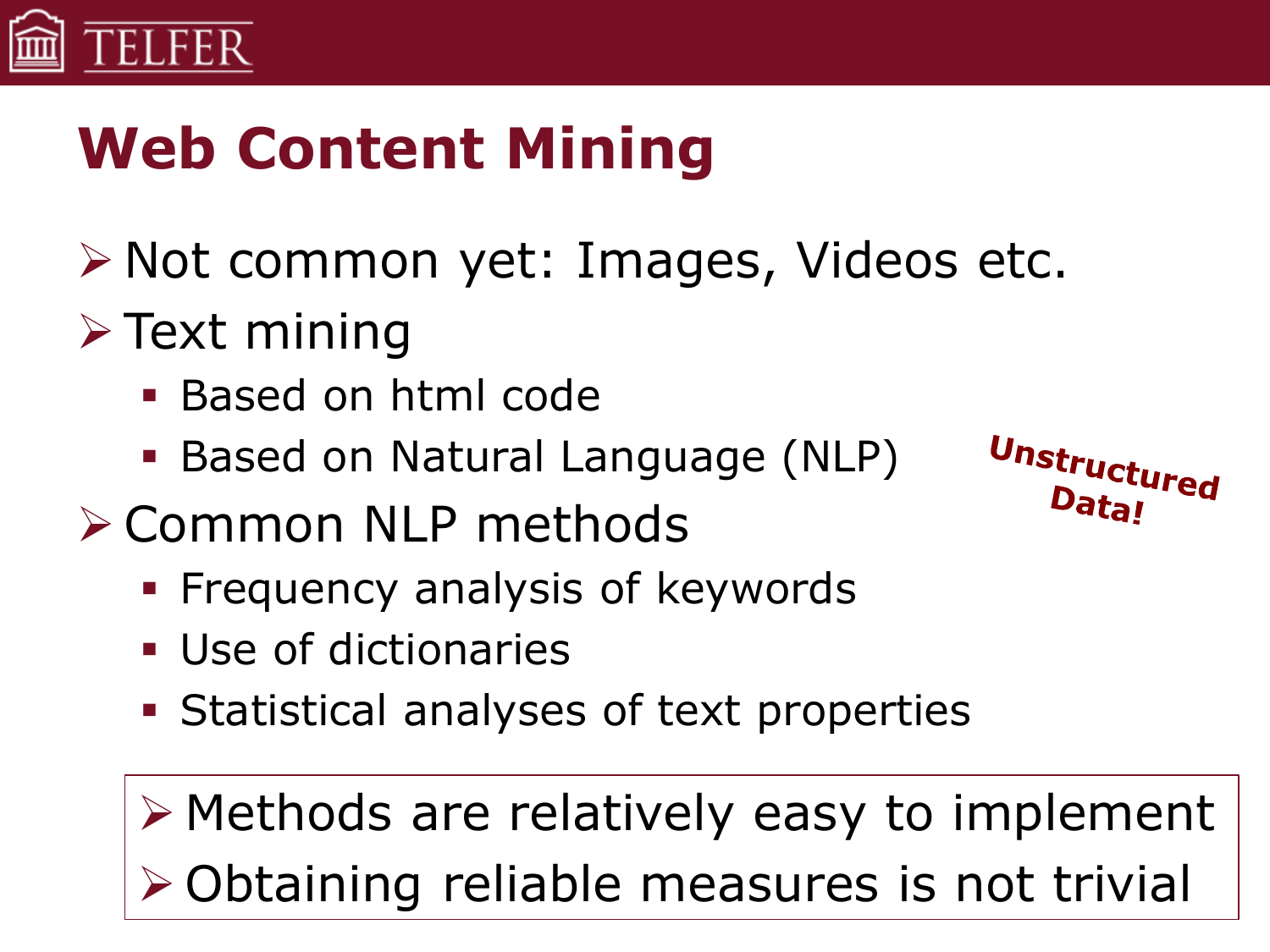

#### **Innovation Measurement Model**

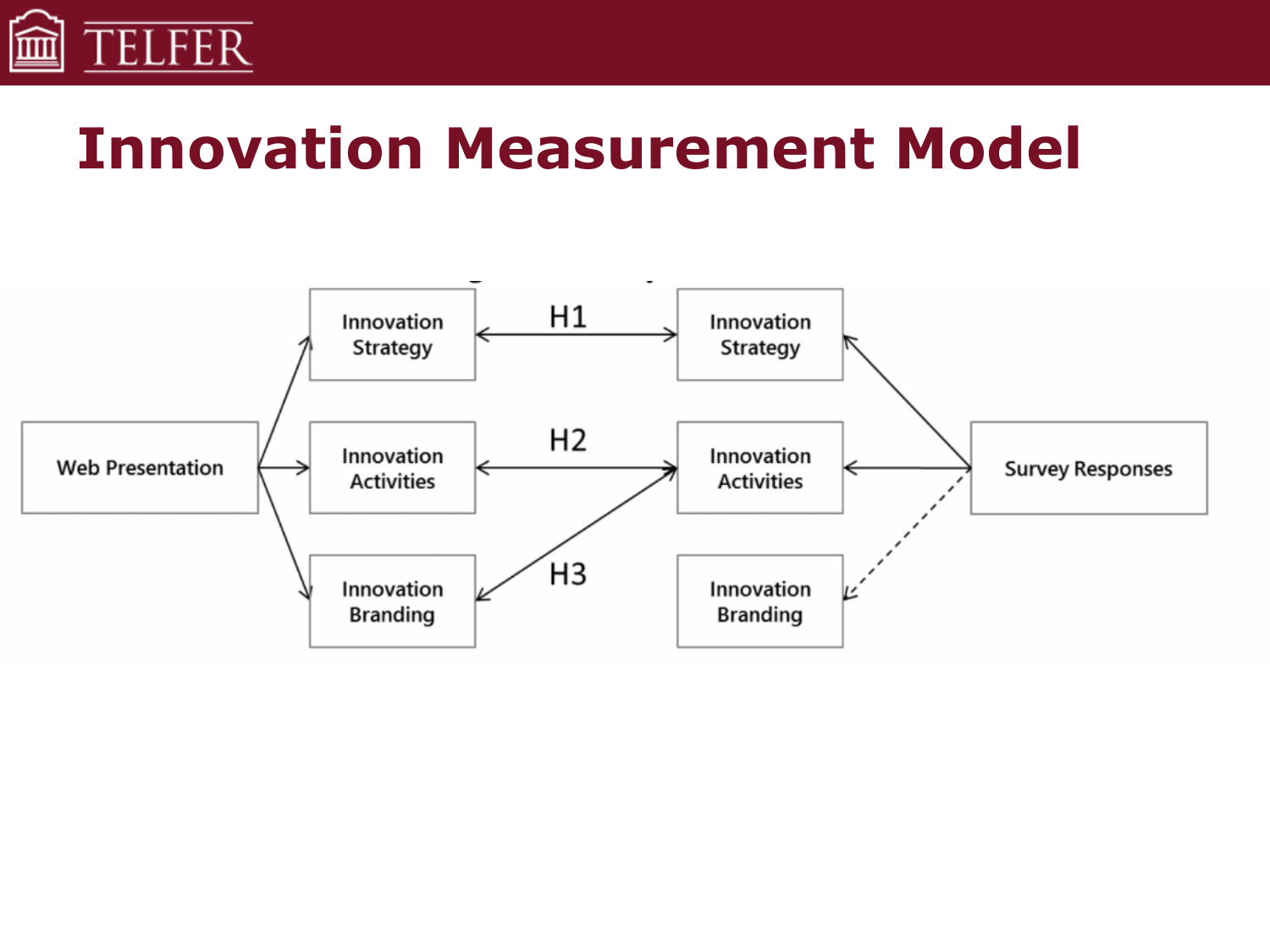

#### **Literature – Innovation Scraping**

|                   | <b>References</b>                                                                                                                                                                                                                              | <b>Web</b><br><b>Content</b><br><b>Mining</b> | <b>Web</b><br>Structure<br><b>Mining</b> |
|-------------------|------------------------------------------------------------------------------------------------------------------------------------------------------------------------------------------------------------------------------------------------|-----------------------------------------------|------------------------------------------|
|                   | Li et al. (2016)                                                                                                                                                                                                                               | $\ast$                                        |                                          |
| <b>Activities</b> | Katz & Cothey (2006); Kenekayoro et<br>al. (2013); Kenekayoro et al. (2014);<br>Martinez-Torres & Olmedilla (2016);<br>Scharnhorst & Wouters (2006); Rietsch<br>et al. (2016); Martínez-Torres (2014);<br>Martinez-Torres and Olmedilla (2016) |                                               | $\ast$                                   |
|                   | Hyun Kim (2012)                                                                                                                                                                                                                                | $\ast$                                        | $\ast$                                   |
| <b>Strategy</b>   | Youtie et al. (2012); Shapira et al.<br>(2016); Arora et al. (2013)                                                                                                                                                                            | $\ast$                                        |                                          |
|                   | Ackland et al. (2010); Hyun Kim<br>(2012)                                                                                                                                                                                                      | $\ast$                                        | $\ast$                                   |
| <b>Branding</b>   | Comments only: Gök et al. (2015);<br>Shapira et al. (2014)                                                                                                                                                                                     | $\ast$                                        |                                          |
|                   |                                                                                                                                                                                                                                                |                                               |                                          |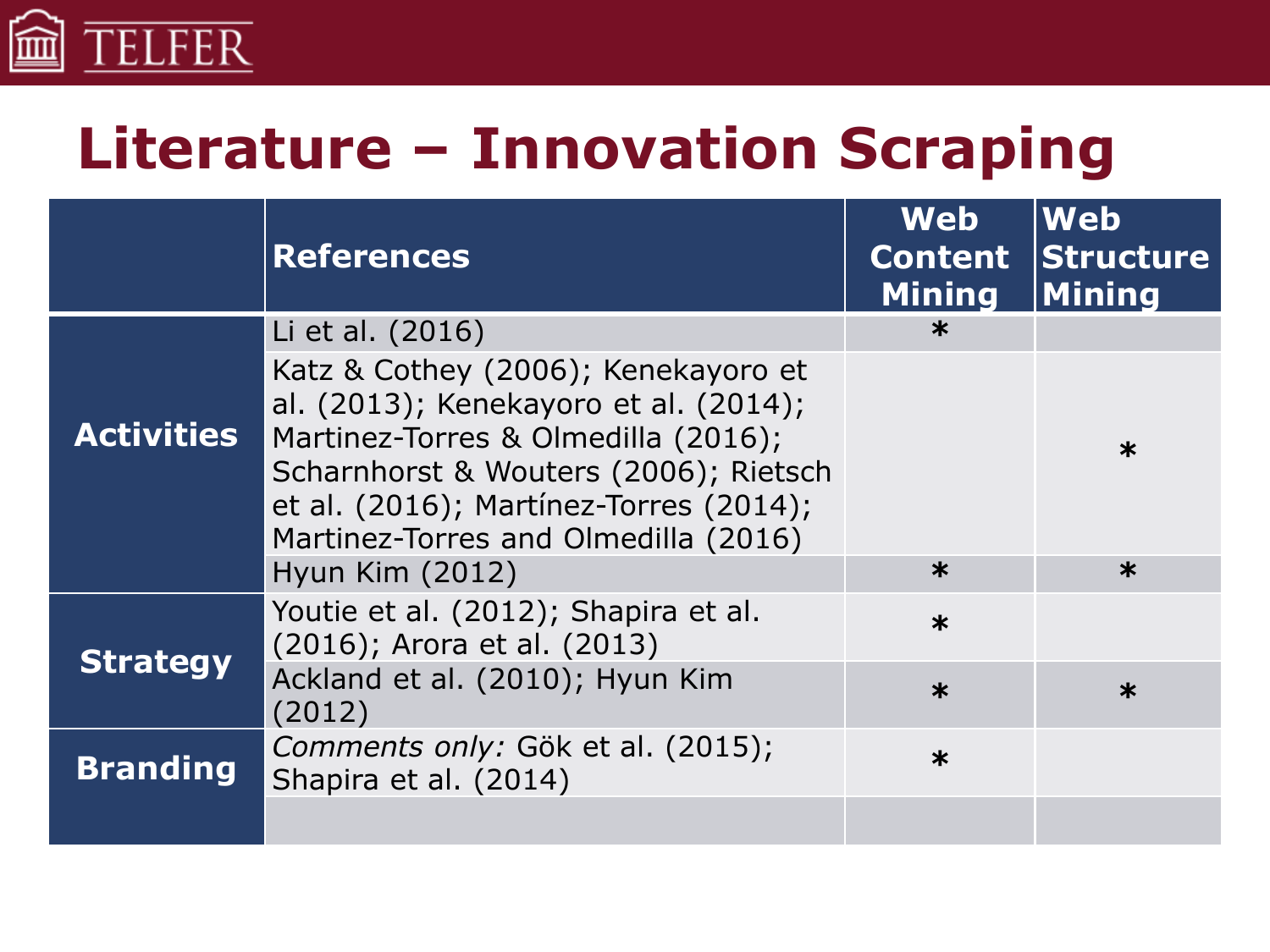

# **Validation**

- $\triangleright$  This is the key issue for research on innovation (environmental innovation, as well)
	- Requires 'gold standard'
- $\triangleright$  Simple keyword frequency counts are unlikely to be good measures
	- **Statistical analysis of keywords**
	- **Machine learning**
- $\triangleright$  Statistics Canada can be 'gold standard'
	- Develop method to access to data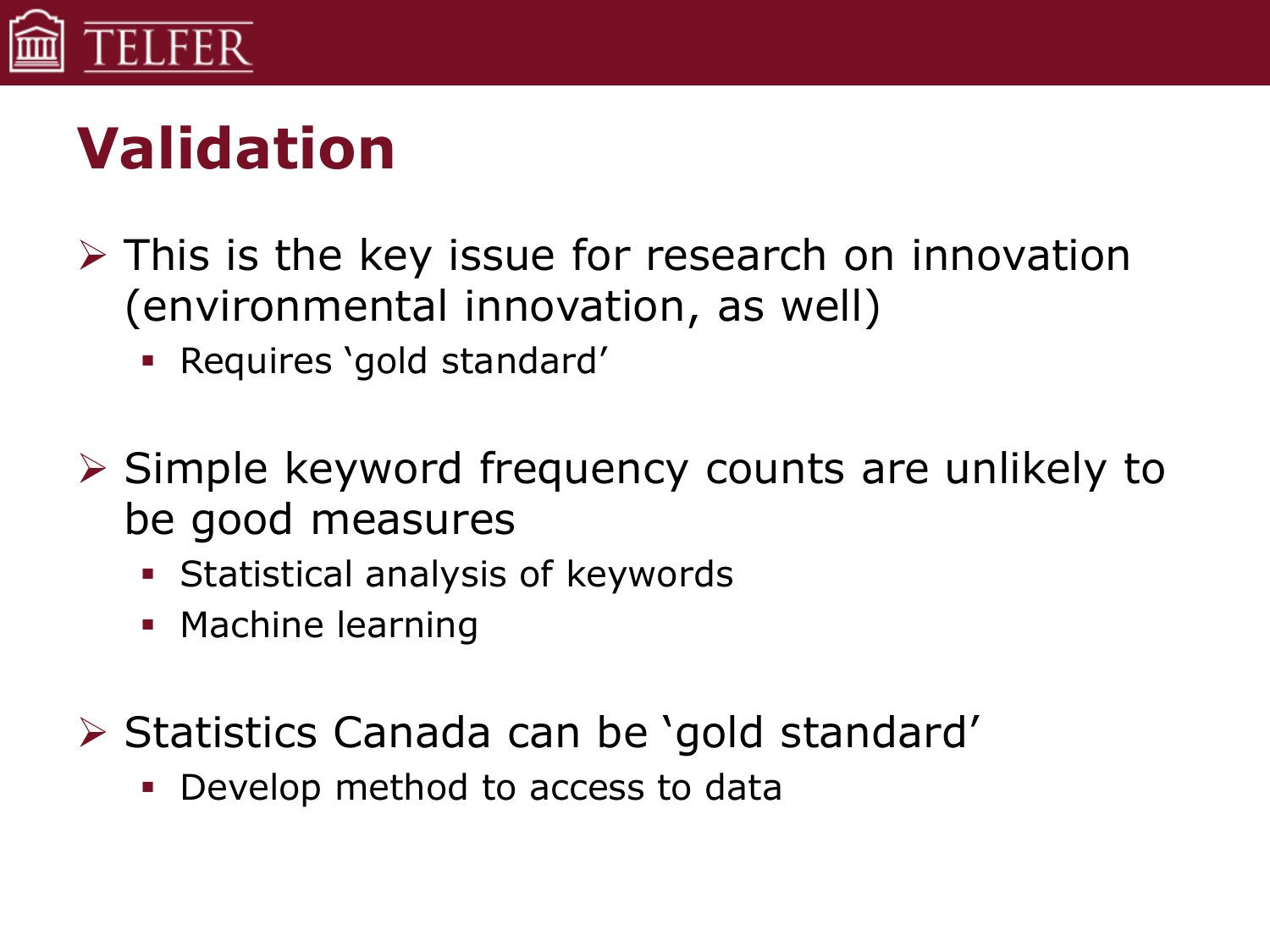

# **Our Project**

- 1. Identify company URLs (UO/ISED)
- 2. Download web site text (UO)
- 3. Extract identifying info from web (UO)
- 4. Extract R&D / innovation measures (UO)
- 5. Match to Business Numbers (SC)
- 6. Retrieve innovation data (SC)
- 7. Compare R&D / innovation measures from web to SC data (UO@SC)
- 8. Use validated indicators for future research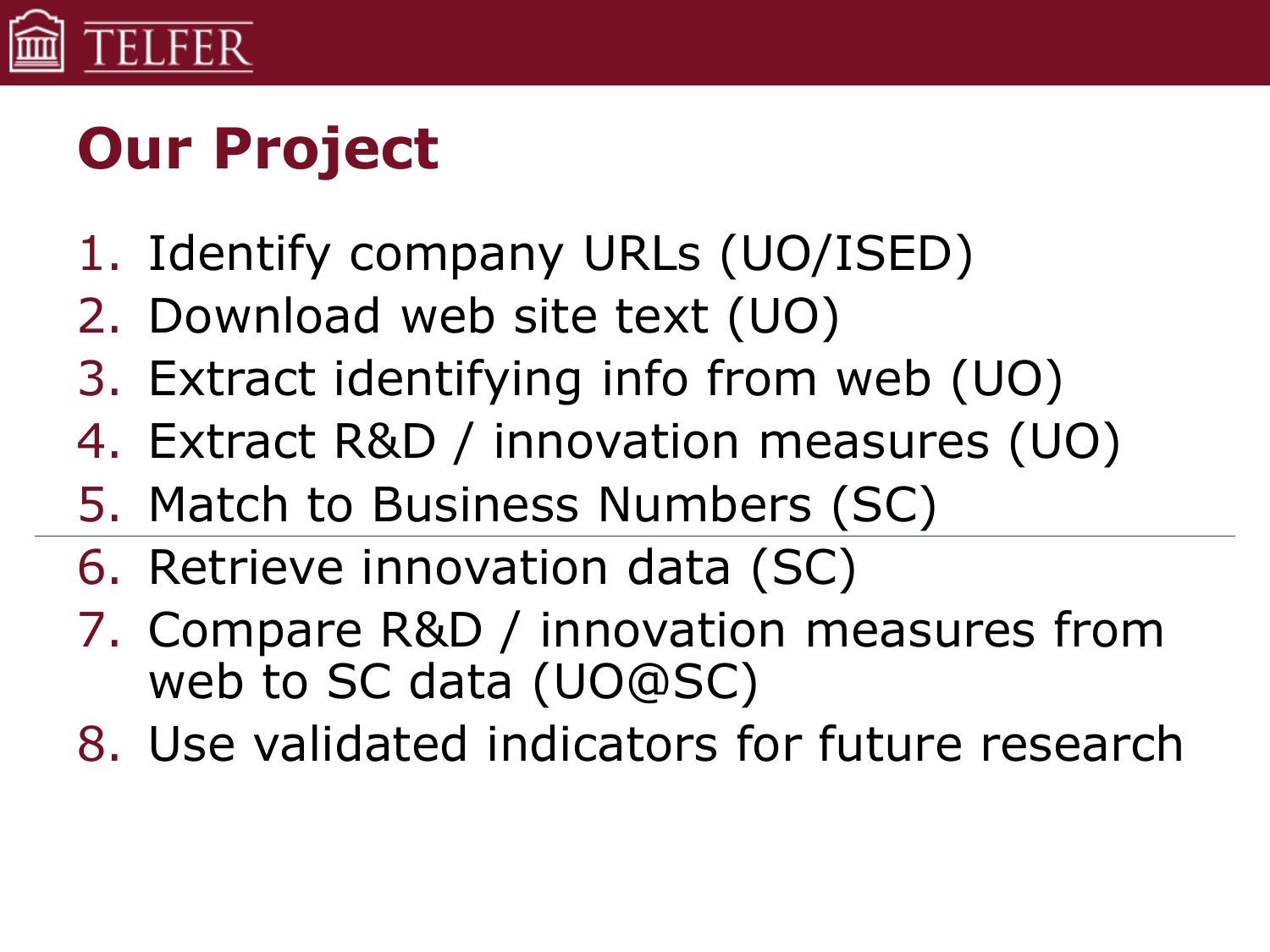

# **Data Set**

- **≻7944 businesses**
- Manufacturing (NAICS 31-33)
- URLs provided
- $\triangleright$  Text analysis to extract
	- **Addresses**
	- Postal codes
	- **Phone numbers**
- Generally not available from web sites: Business Numbers

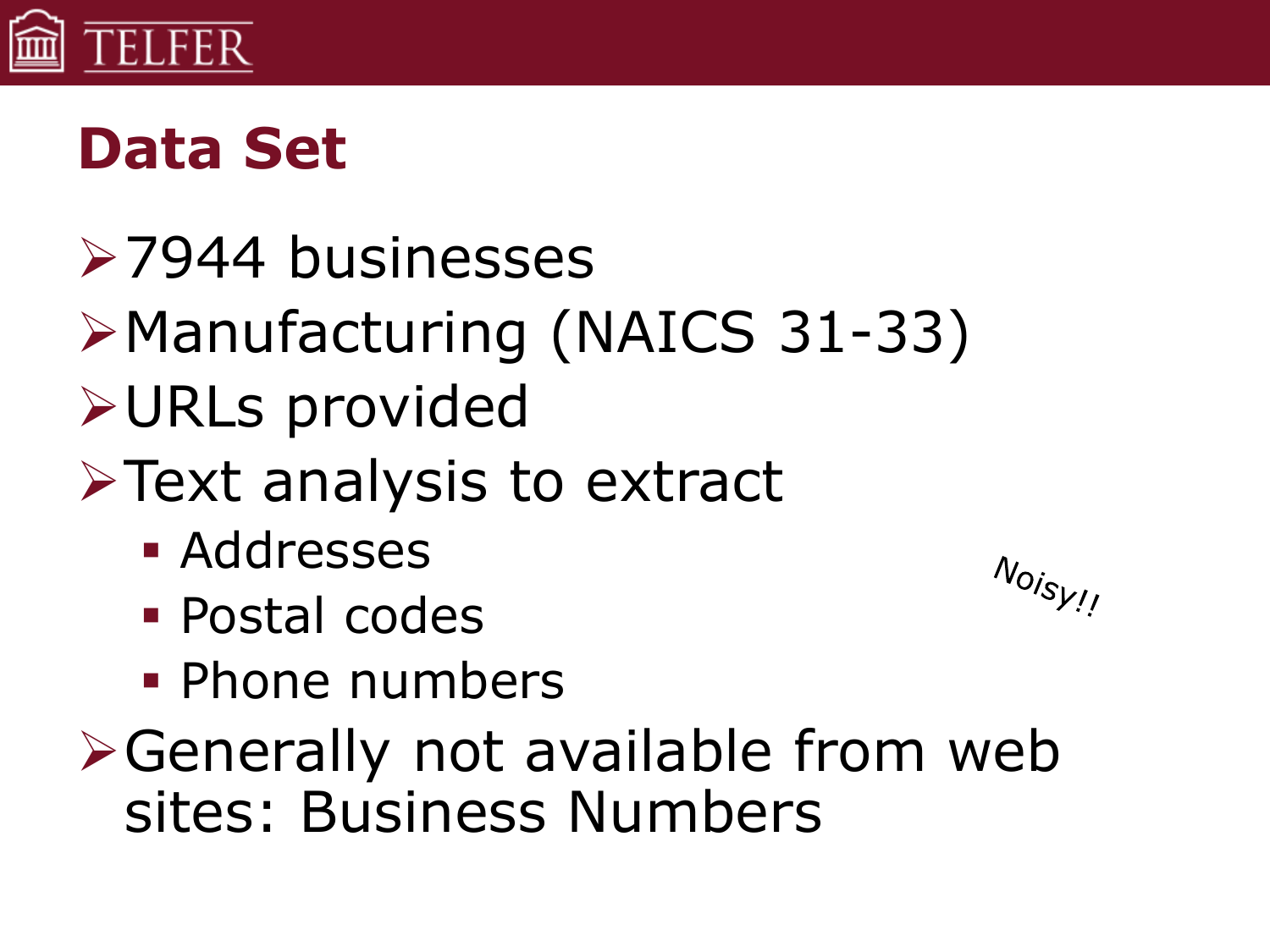

## **Matching of Business Numbers**



completely unlinked **name only** (rejected) links multiple linked

single linked

#### **Overall Matching Rate: 57.5%**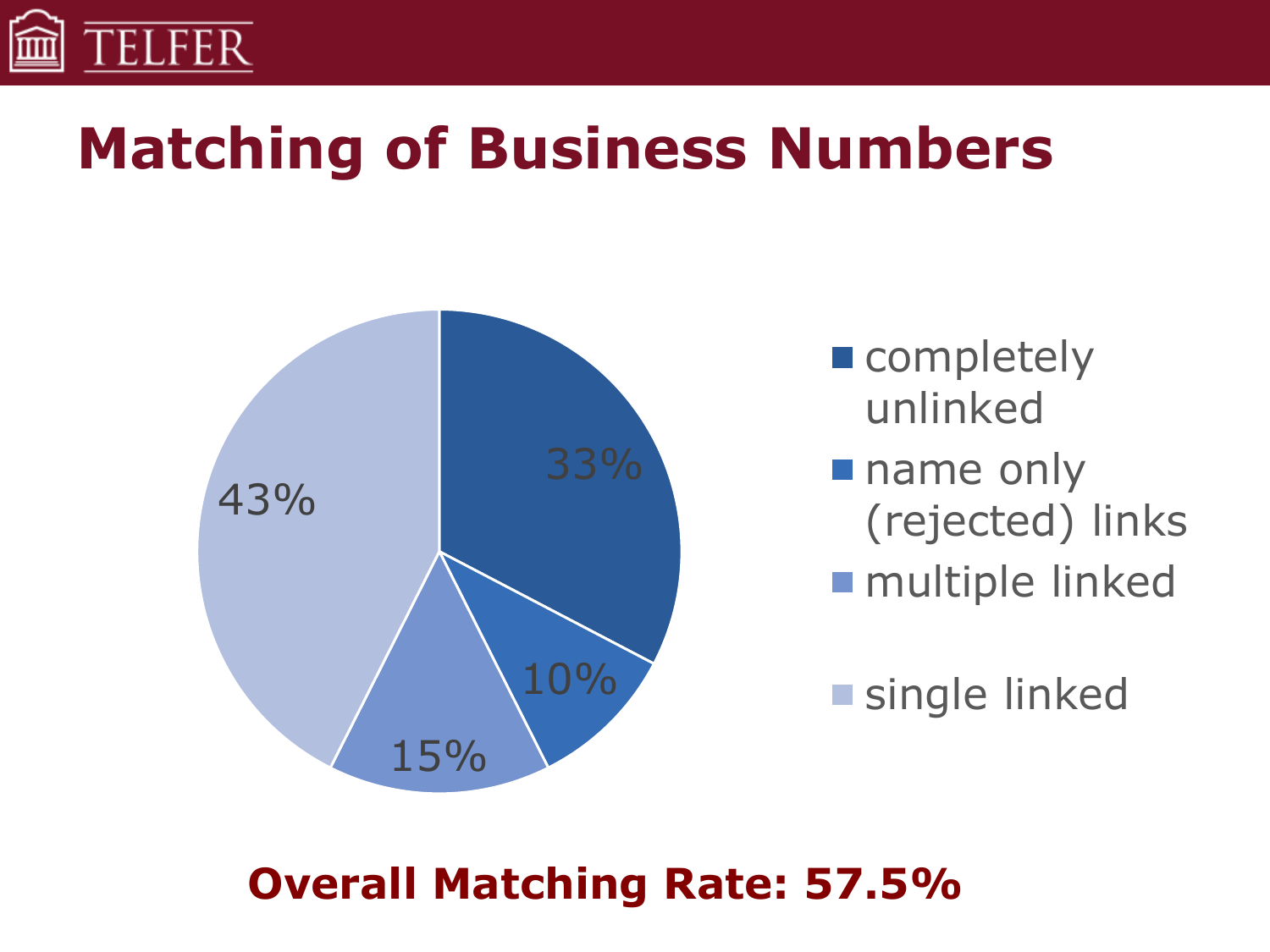

# **Discussion**

- $\triangleright$  First project to attempt this
- $\geq 60\%$  matched
	- **Better than feared**
	- Not good enough to replace SC surveys (that would be an unrealistic expectation)
	- Resulting data set 4500 companies
- $\triangleright$  Identified some room for improvement
- $\triangleright$  Potential to assist with frame-building, validation (of survey questions, as well)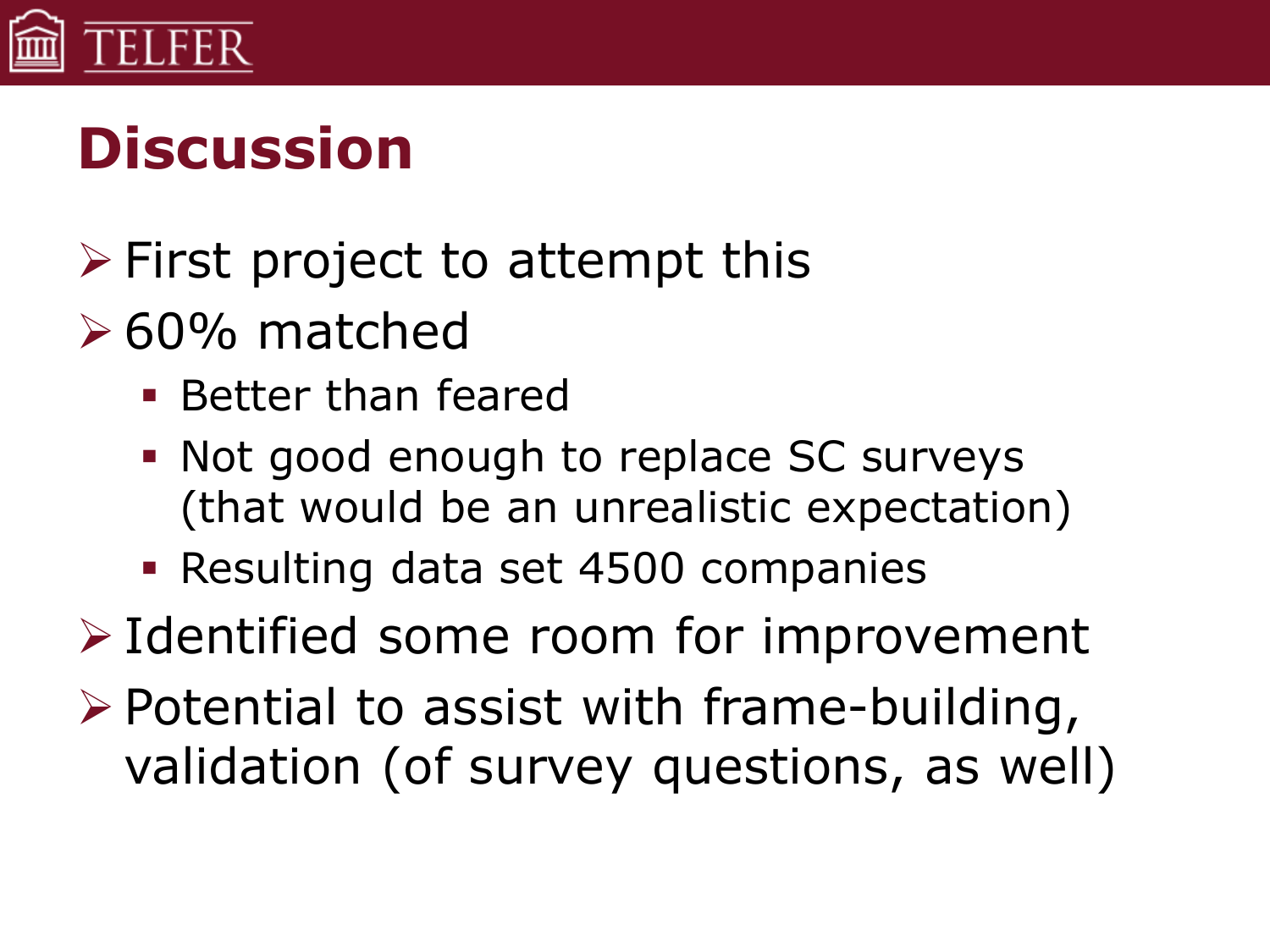

## **Future Research**

- $\triangleright$  Finish this project (link to innovation & research data)
- $\triangleright$  Explore opportunities for improvement
- Use not only web sites, but also social media
- Can we measure dimensions of inclusiveness of innovation (Schillo & Robinson 2017)?
	- Participation in innovation process, governance
	- **Social, environmental impacts**